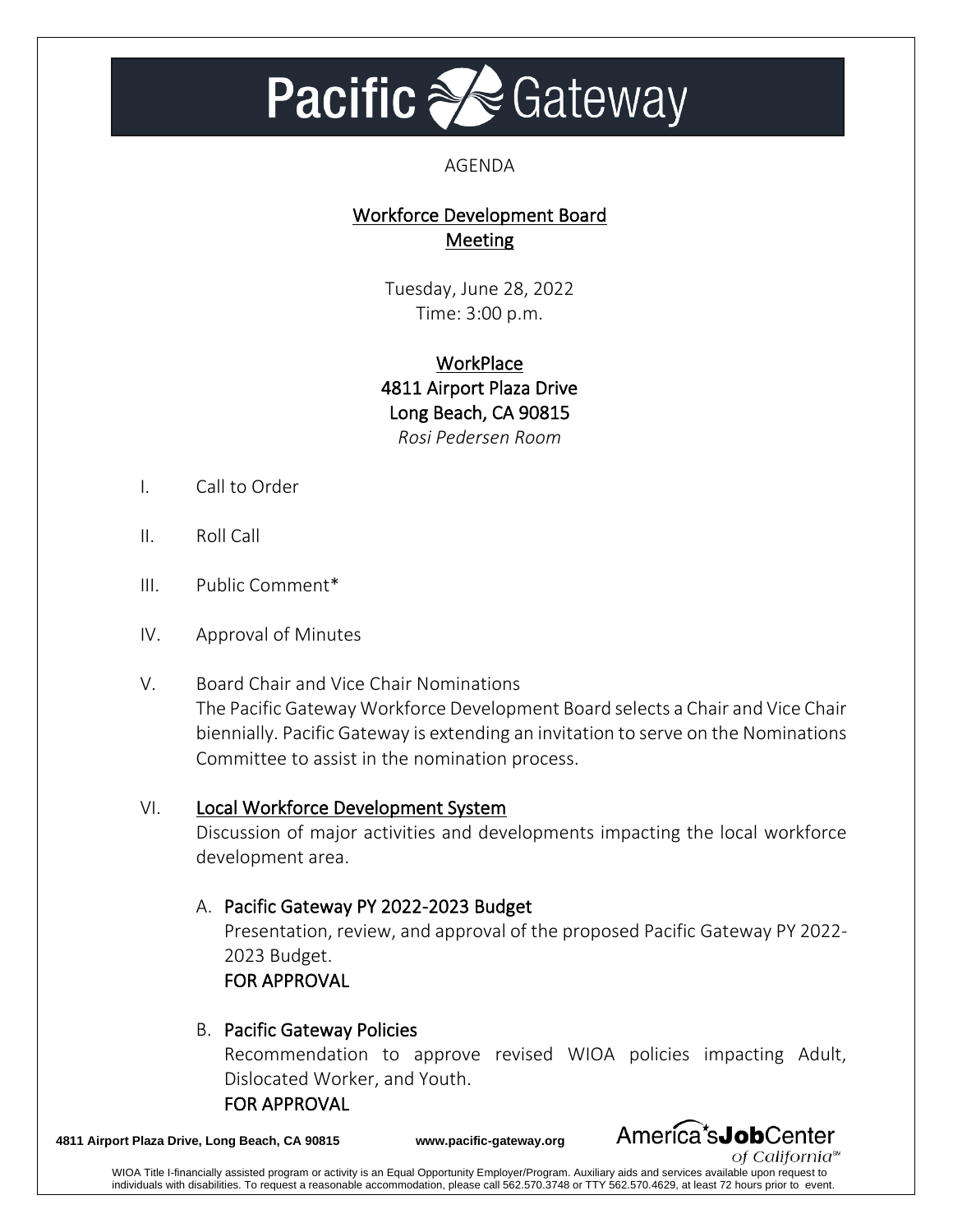## C. Pacific Gateway Memorandum of Understandings (MOUs)

Update on local MOU process and progress toward the submittal of MOUs to the State.

#### D. Performance Working Group Update

Report on Program Year 2020-2021 WIOA Annual Performance Outcomes.

#### VII. Industry Engagement

Discussion on the local workforce development area business engagement activities and partnerships.

## A. Long Beach Community Job Fair

Report on the Long Beach Community Job Fair organized and hosted by Pacific Gateway on Tuesday, June 7, 2022 at the Long Beach Convention Center.

#### VIII. Career Services

Discussion on the programmatic activities, initiatives, and strategies providing access to Adult, Dislocated Worker, and Youth with employment, education, training, and supportive services activities.

## Adult Services – *WorkPlace*

#### A. Project Home

Update on the progress of the Project Home program.

## Youth Services – *Long Beach*

B. Long Beach Youth Climate Corps

Overview and update on the City of Long Beach's Youth Climate Corps.

## C. Space Beach Teacher Externship Program

Overview on Pacific Gateway's collaboration with Long Beach Unified School District on the Space Beach Teacher Program.

## IX. Grants Update

Status of grant submissions and fund development activities for Program Year 21-22; discussion of strategic goals and funding impact.

**4811 Airport Plaza Drive, Long Beach, CA 90815 www.pacific-gateway.org**



WIOA Title I-financially assisted program or activity is an Equal Opportunity Employer/Program. Auxiliary aids and services available upon request to individuals with disabilities. To request a reasonable accommodation, please call 562.570.3748 or TTY 562.570.4629, at least 72 hours prior to event.